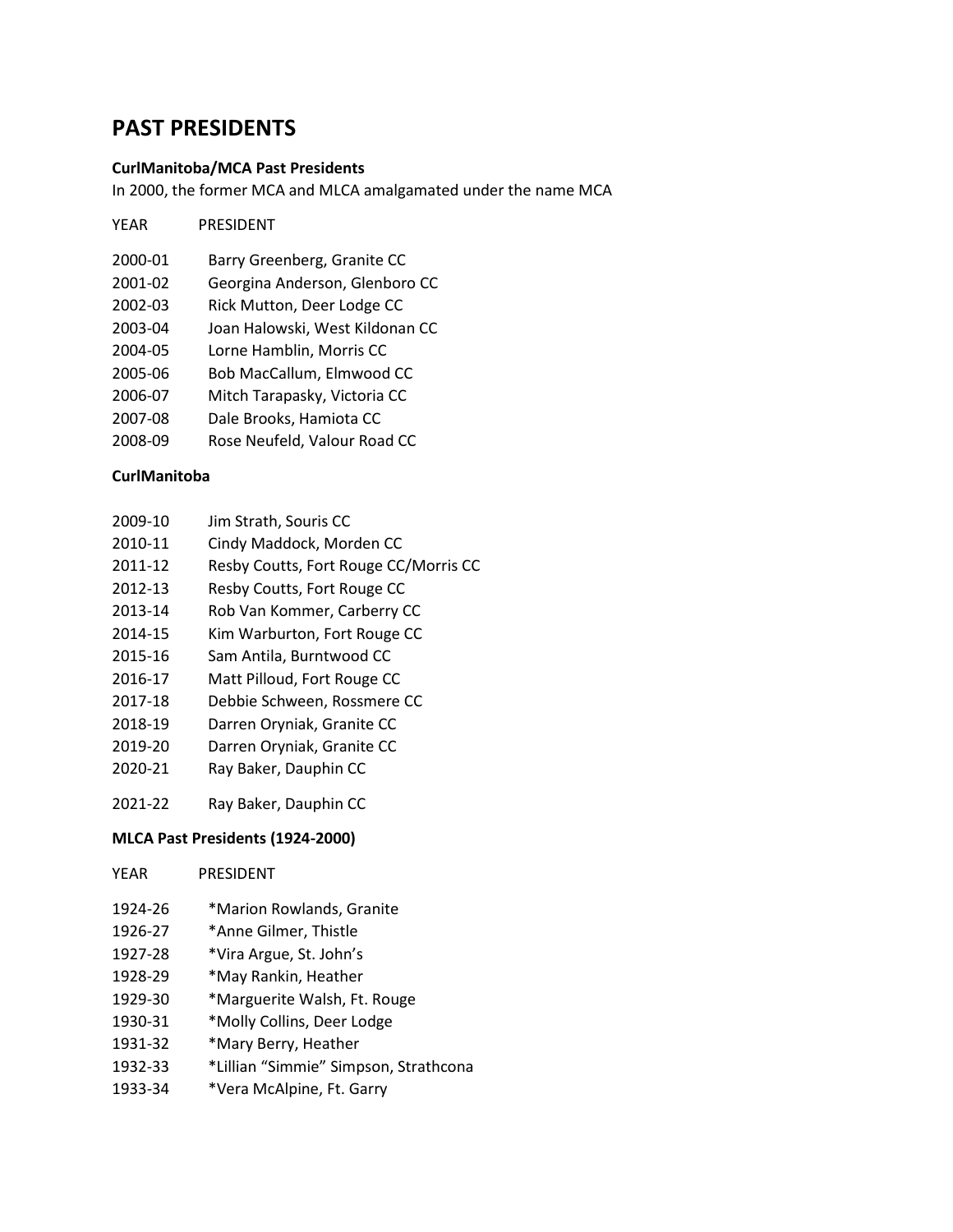| 1934-35 | *Kathleen "Monty" Johnson, Gr. Exchange |
|---------|-----------------------------------------|
| 1935-36 | *Elizabeth Wilson, Ft. Rouge            |
| 1936-37 | *Essie Lupton, Granite                  |
| 1937-38 | *Helen Cochrane, Heather                |
| 1938-39 | *Rositta Shaw, St. John's               |
| 1939-40 | *Catherine Watt, Civic Cal              |
| 1940-41 | *Isabel Wylie, Deer Lodge               |
| 1941-42 | *Betty Munro, Ft. Garry                 |
| 1942-43 | *Clara Floyd, Ft. Rouge                 |
| 1943-44 | *Ann Acheson, Gr. Exchange              |
| 1944-45 | *Doris Fraser, Strathcona               |
| 1945-46 | *Kathleen Dudley, Granite               |
| 1946-47 | *Myrtle Gibson, Heather                 |
| 1947-48 | *Mary Phillips, St. Vital               |
| 1948-49 | *Muriel Beech, St. John's               |
| 1949-50 | *Annie McGregor, Elmwood                |
| 1950-51 | *Agnes Thorsteinson, Ft. Garry          |
| 1951-52 | *Daisy Brust, Civic Cal                 |
| 1952-53 | *Bessie McIntyre, Victoria              |
| 1953-54 | *Treasure "Treg" Rigby, Ft. Rouge       |
| 1954-55 | *Marge Palmer, Thistle                  |
| 1955-56 | *Daisy Hutchison, Gr. Exchange          |
| 1956-57 | *Vera Cassidy, West Kildonan            |
| 1957-58 | *Aileen Prest, Deer Lodge               |
| 1958-59 | *Marjorie Houston, Strathcona           |
| 1959-60 | *Laura Clark, Valour Road               |
| 1960-61 | *Etta Greenberg, Maple Leaf             |
| 1961-62 | *Kay Balcaen, Pembina                   |
| 1962-63 | *Lura McLuckie, Elmwood                 |
| 1963-64 | *Edith Houston, Ft. Rouge               |
| 1964-65 | *Ina Senebald, Civic Cal                |
| 1965-66 | *Miriam Cameron, Winter Club            |
| 1966-67 | *Joan Whalley, Deer Lodge               |
| 1967-68 | *Gladys Darling, Gr. Exchange           |
| 1968-69 | *Eleanor Clarke, Granite                |
| 1969-70 | *Alice Oterholm, Heather                |
| 1970-71 | *Vera Regent, St. Vital                 |
| 1971-72 | *Helen McDiarmid, Ft. Rouge             |
| 1972-73 | *Marion Lynch, Pembina                  |
| 1973-74 | *Edna Moffatt, Wildewood                |
| 1974-75 | *Joan Martin, East St. Paul             |
| 1975-76 | *Agnes McDougall, Neepawa               |
| 1976-77 | *Edith Tipping, Elmwood                 |
| 1977-78 | *Mona Dixon, Assin. Mem.                |
|         |                                         |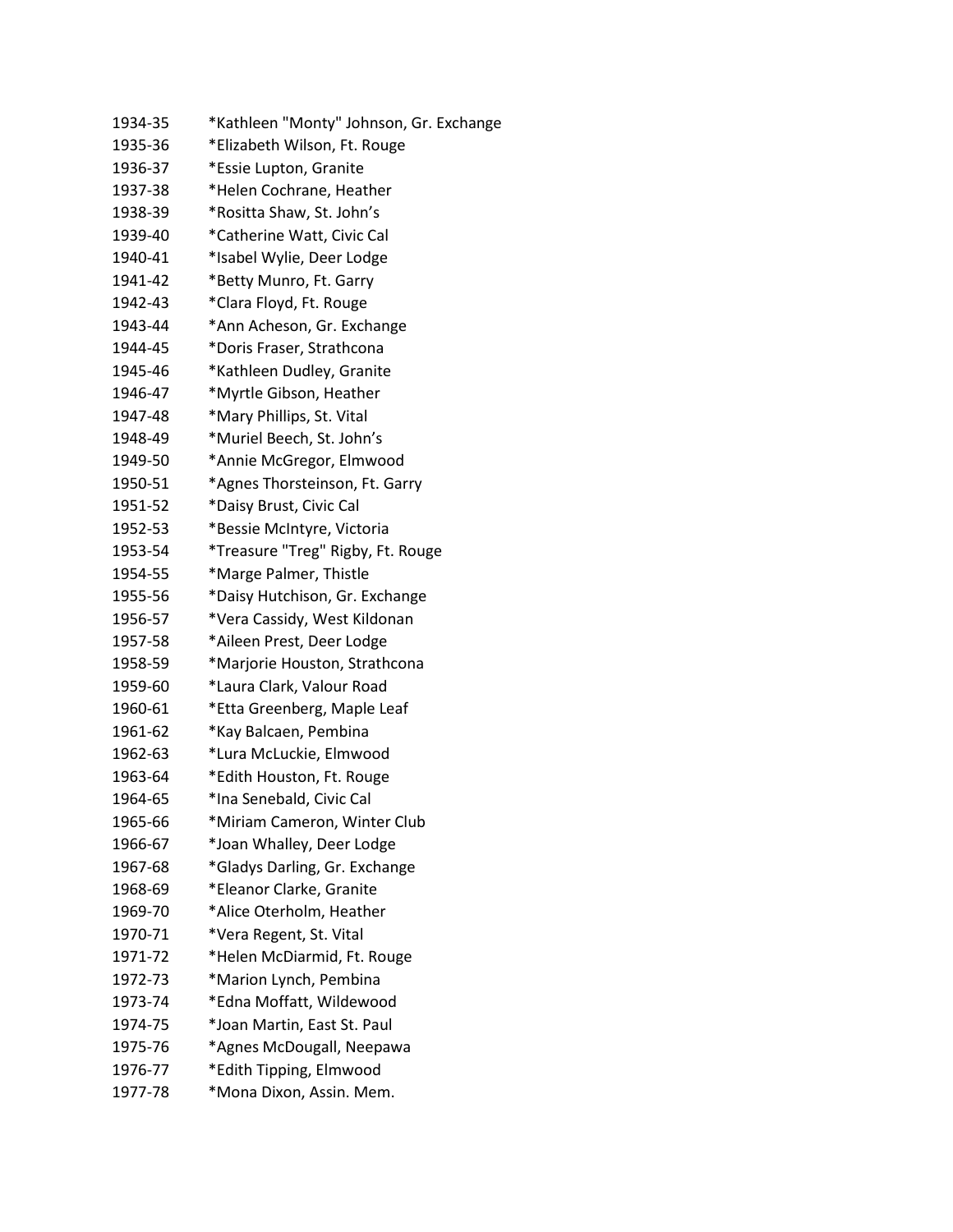| 1978-79   | *Beryl Harding, Ft. Rouge         |
|-----------|-----------------------------------|
| 1979-80   | *Mary Voss, Rossmere              |
| 1980-81   | *Shirley Bray, Brandon            |
| 1981-82   | Ina Light, Heather                |
| 1982-83   | *Marg Ritchie, Dauphin            |
| 1983-84   | *Edna McKinnon, Gr. Exchange      |
| 1984-85   | *Janet Davidson, St. Vital        |
| 1985-86   | *Verna Petrick, Rossmere          |
| 1986-87   | Nell Stoughton, Ft. Rouge         |
| 1987-88   | *Bernice Lowe, Thistle BG         |
| 1988-89   | Isla Hagborg, Warren              |
| 1989-90   | Leila Farrell, CFB Winnipeg       |
| 1990-91   | Judy Brown, Wildewood             |
| 1991-92   | Beryl Fallis, Winter Club         |
| 1992-93   | Lorna Marshall, Brandon           |
| 1993-94   | Bev Wait, Balmoral                |
| 1994-95   | Sylvia Erickson, St. Vital        |
| 1995-96   | Caryn Blashko, Charleswood Ladies |
| 1996-97   | Audrey Hogg, Warren               |
| 1997-98   | Nancy Rummery, Deer Lodge Ladies  |
| 1998-99   | *Lorraine Toth, East St. Paul BG  |
| 1999-00   | Edie Caron, Fort Garry BG         |
| *Deceased |                                   |

Presidents of the Manitoba Curling Association and Manitoba Ladies Curling Association who achieved the office of President of the Canadian Curling Association or the Canadian Ladies Curling Association

#### **CCA PRESIDENT**

| 1935-38 | *Senator John T. Haig  |
|---------|------------------------|
| 1949-50 | *Gordon M Hudson       |
| 1956-57 | *John Dutton           |
| 1967-68 | *William E. Lumsden    |
| 1980-81 | *Cec. M Watt           |
| 1992-93 | *Stanley A. Oleson     |
| 2000-01 | *Zivan Saper           |
| 2004-05 | <b>Barry Greenberg</b> |
| 2017-18 | <b>Resby Coutts</b>    |
|         |                        |

### **CLCA PRESIDENT**

| 1967-68 | * Lura McLuckie |
|---------|-----------------|
| 1975-76 | *Joan Whalley   |

1984-85 \*Edith Tipping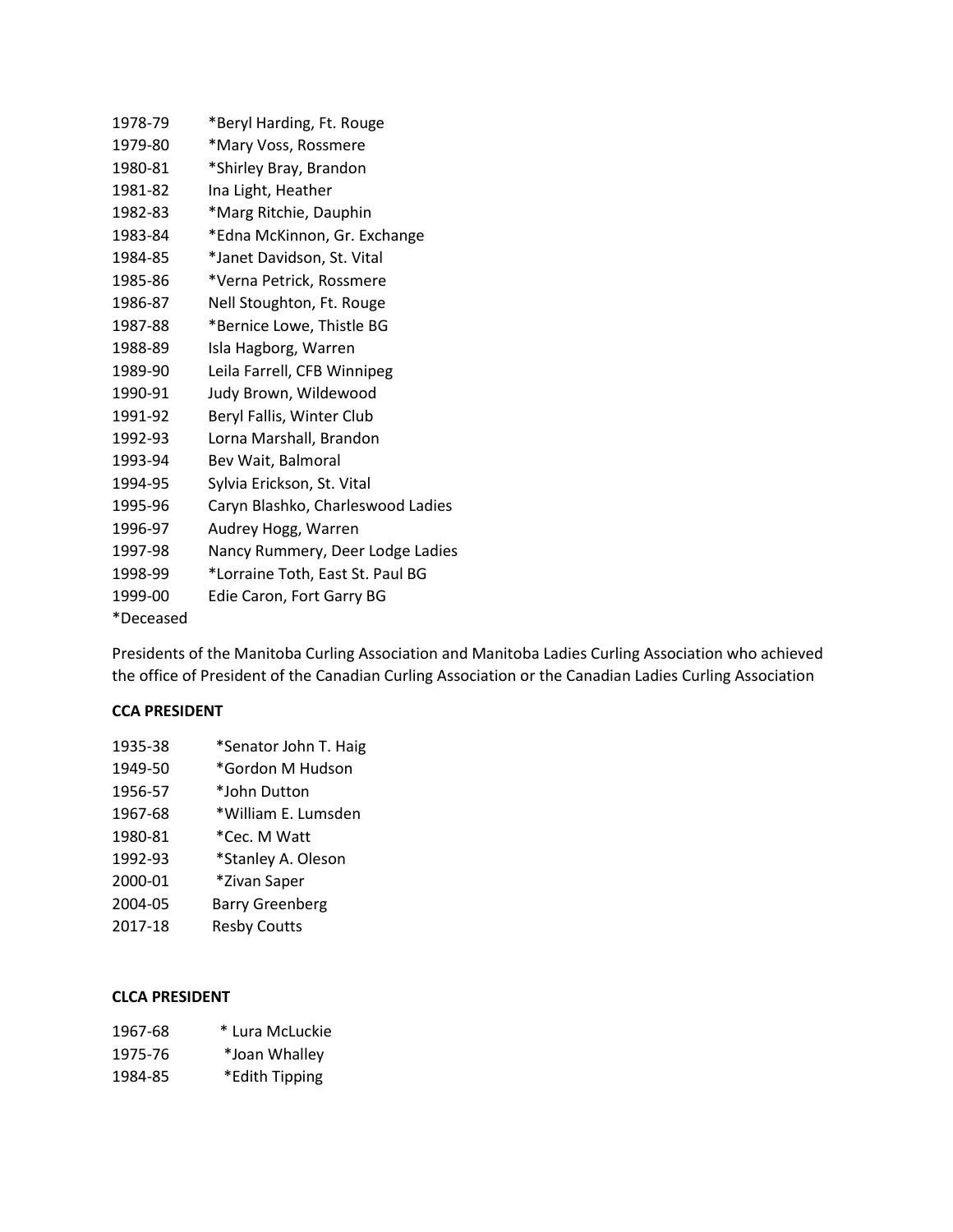## **MCA Past Presidents (1888-2000)**

| <b>YEAR</b> | PRESIDENT                                     |
|-------------|-----------------------------------------------|
| 1888-89     | *John B. Mather, Granite CC                   |
| 1889-90     | *John B. Mather, Granite CC                   |
| 1890-91     | *Elias G. Conklin, Granite CC                 |
| 1891-92     | *George F. Galt, Assiniboine CC               |
| 1892-93     | *George H. Campbell, Thistle CC               |
| 1893-94     | *Lt.-Col. Harry N. Ruttan, Granite CC         |
| 1894-95     | *Walter F. Payne, Thistle CC                  |
| 1895-96     | *Frank W. Peters, Granite CC                  |
| 1896-97     | *William Georgeson, Granite CC                |
| 1897-98     | *Alexander Black, Thistle CC                  |
| 1898-99     | *Thomas A. Anderson, Assiniboine CC           |
| 1899-00     | *James Scroggie, Granite CC                   |
| 1900-01     | *Daniel D. Wood, Thistle CC                   |
| 1901-02     | *William L. Parrish, Granite CC               |
| 1902-03     | *George F. Bryan, Granite CC                  |
| 1903-04     | *Dr. Charles J. Jamieson, Thistle CC          |
| 1904-05     | *Frank O. Fowler, Assiniboine CC              |
| 1905-06     | *Richard D. Waugh, Granite CC                 |
| 1906-07     | *William A. Carson, Thistle CC                |
| 1907-08     | *Col. John Waller de Courcy O'Grady Assin CC  |
| 1908-09     | *Thomas J. Lowe, Granite CC                   |
| 1909-10     | *Peter Lyall, Thistle CC                      |
| 1910-11     | *Isaac Pitblado, Granite CC                   |
| 1911-12     | *Col. John Waller de Courcy O'Grady, Assin CC |
| 1912-13     | *Senator John T. Haig, Strathcona CC          |
| 1913-14     | *Eli Joel Rochon, Thistle CC                  |
| 1914-15     | *William H. Evanson, Assinboine CC            |
| 1915-16     | *J. Fred Palmer, St. John's CC                |
| 1916-17     | *William P. McDougall, Granite CC             |
| 1917-18     | *Thomas H. Verner, Granite CC                 |
| 1918-19     | *Andrew Wilson, Granite CC                    |
| 1919-20     | *Magnus Peterson, Civic Cal CC                |
| 1920-21     | *John O'Hare, Thistle CC                      |
| 1921-22     | *Cam Chisholm, Granite CC                     |
| 1922-23     | *W. Oswald Graham, Heather CC                 |
| 1923-24     | *Joseph F. Davidson, Thistle CC               |
| 1924-25     | *John S. McDiarmid, Strathcona CC             |
| 1925-26     | *David W. Griffith, Granite CC                |
| 1926-27     | *Robert K. Jacob, St. John's CC               |
| 1927-28     | *Malcolm Campbell, Thistle CC                 |
| 1928-29     | *George J. Cameron, Granite CC                |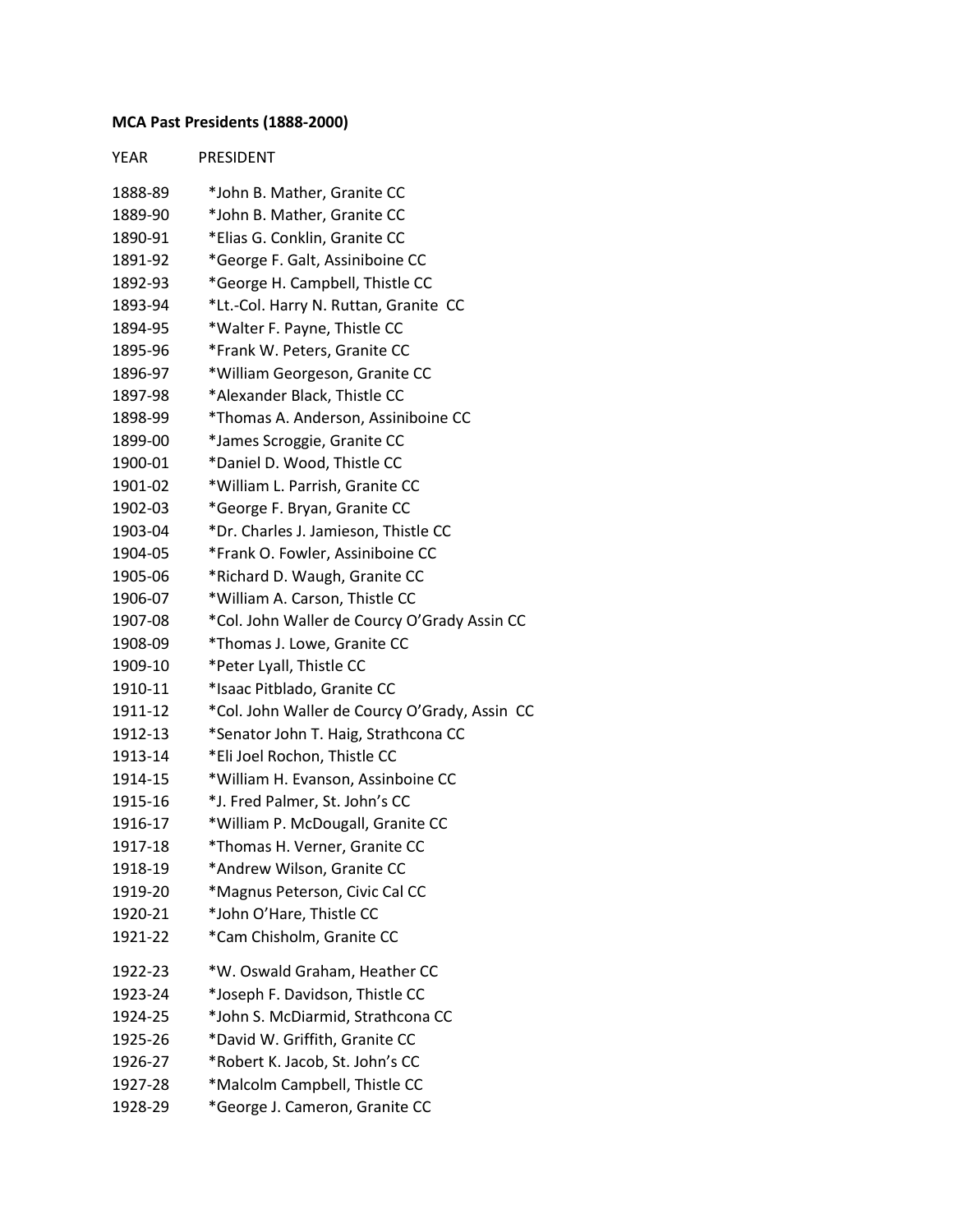| 1929-30 | *Dr. James A. McTavish, Elmwood CC   |
|---------|--------------------------------------|
| 1930-31 | *Robert J. Gourley, Strathcona CC    |
| 1931-32 | *John R. Aikman, Civic CC            |
| 1932-33 | *John Erzinger, Granite CC           |
| 1933-34 | *Frank Smith, Deer Lodge CC          |
| 1934-35 | *Gordon M. Hudson, Strathcona CC     |
| 1935-36 | *Hugh MacKenzie, Caledonian CC       |
| 1936-37 | *Hon. William R. Clubb, Granite CC   |
| 1937-38 | *Robert K. Jacob, St. John's CC      |
| 1938-39 | *Neil W. Sullivan, Thistle CC        |
| 1939-40 | *William R. McAlpine, Civic-Cal CC   |
| 1940-41 | *Harold W. Scrymgeour, St. John's CC |
| 1941-42 | *Dr. Robert Black, Deer Lodge CC     |
| 1942-43 | *Clifford R. Hudson, Strathcona CC   |
| 1943-44 | *Walter H. Youngman, Granite CC      |
| 1944-45 | *Winn W. Thompson, Grain Exchange CC |
| 1945-46 | *Dr. Roy H. Snyder, Deer Lodge CC    |
| 1946-47 | *Stephen C. Trewhitt, Granite CC     |
| 1947-48 | *William E. Lumsden, Elmwood CC      |
| 1948-49 | *A. Harold Wells, Thistle CC         |
| 1949-50 | *J. Ross Woods, Fort Rouge CC        |
| 1950-51 | *Ross G. Wright, Grain Exchange CC   |
| 1951-52 | *John Dutton, Strathcona CC          |
| 1952-53 | *J. Kenneth Watson, Strathcona CC    |
| 1953-54 | *Robert F. O'Dowda, Elmwood CC       |
| 1954-55 | *Herbert Axford, Heather CC          |
| 1955-56 | *Calder C. Daun, Thistle CC          |
| 1956-57 | *J. Harold Hindle, Civic-Cal CC      |
| 1957-58 | *William H. Brett, Granite CC        |
| 1958-59 | *Michael Kaminsky, Grain Exchange CC |
| 1959-60 | *Horace F. Thomas, Deer Lodge CC     |
| 1960-61 | *Alfred W. Brown, Victoria CC        |
| 1961-62 | *Cecil W. Pooles, Civic-Cal CC       |
| 1962-63 | *John Baker, Elmwood CC              |
| 1963-64 | *Leo E. Johnson, Strathcona CC       |
| 1964-65 | *James O. Welsh, Deer Lodge CC       |
| 1965-66 | *Gordon M. Law, Grain Exchange CC    |
| 1966-67 | *Gordon B. McTavish, Granite CC      |
| 1967-68 | *Bruce M. Hudson, Strathcona CC      |
| 1968-69 | *Frederick H. Lay, Thistle CC        |
| 1969-70 | *A. James Williams, Deer Lodge CC    |
| 1970-71 | *Cec. M. Watt, Elmwood CC            |
| 1971-72 | *Noel R. Buxton, Deer Lodge CC       |
| 1972-73 | *Robert J. Picken, Valour Rd CC      |